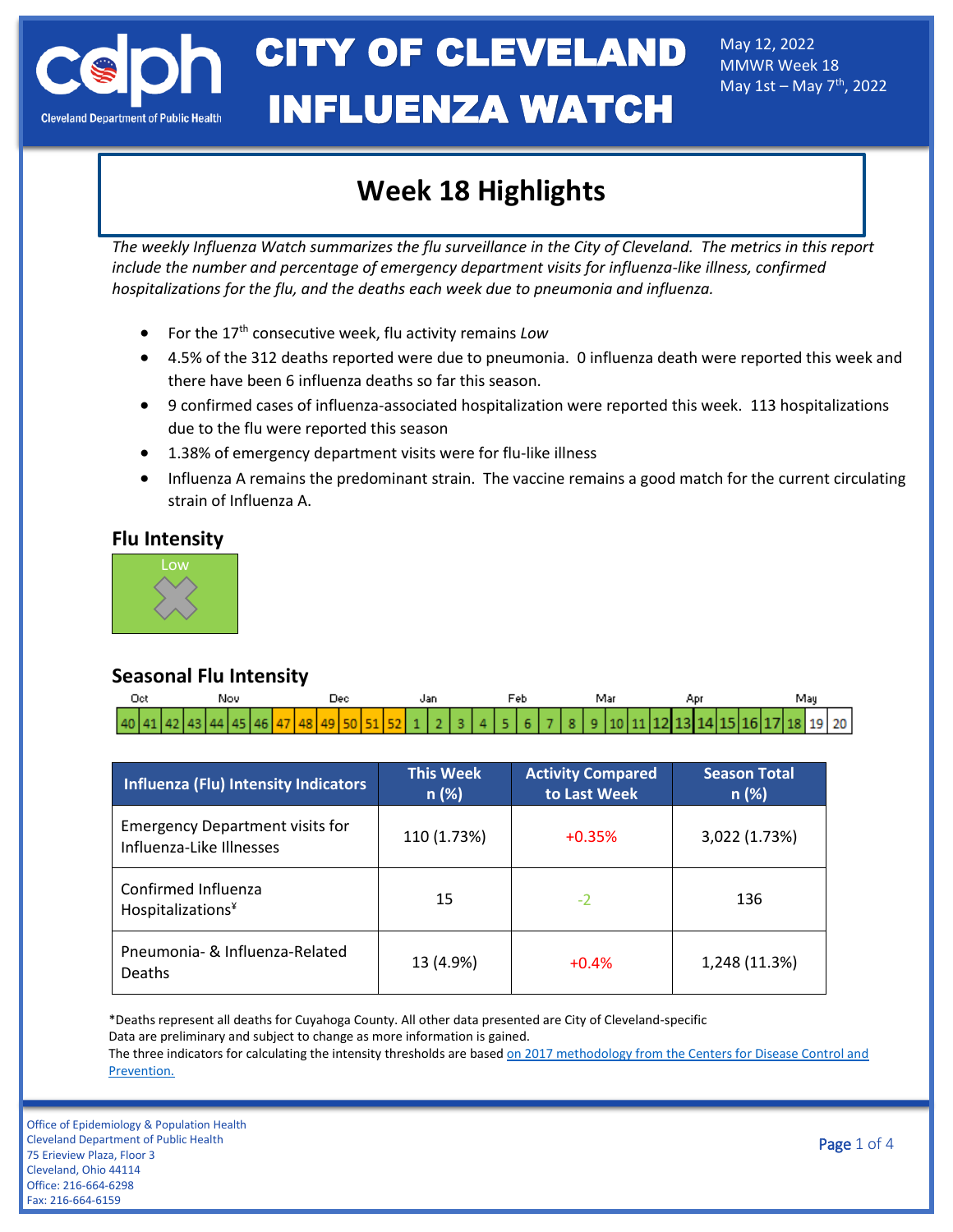May 12, 2022 MMWR Week 18 May  $1st - May 7<sup>th</sup>$ , 2022

### **Influenza-Like Illnesses**



The proportion of Emergency Room visits this reporting week for influenza-like illnesses remains under the *low* threshold and comparable to the 5-year average. 57% of visits were male. Regarding race and ethnicity, 41% of visits were Black or African American individuals; 24% were among White individuals; and 35% of visits were among other racial groups. 20% of visits were among Hispanic or Latin individuals. The median age this week is 4.5 years.

Data Source: Health Monitoring Systems: EpiCenter 3.5.18. Data extracted on 5/11//2022. Low, Moderate, and High intensity thresholds are defined as the 50%, 90%, and 99% Confidence Intervals, respectively, based on the 5-Year Average of previous seasons

Office of Epidemiology & Population Health Cleveland Department of Public Health 75 Erieview Plaza, Floor 3 Cleveland, Ohio 44114 Office: 216-664-6298 Fax: 216-664-6159

Page 2 of 4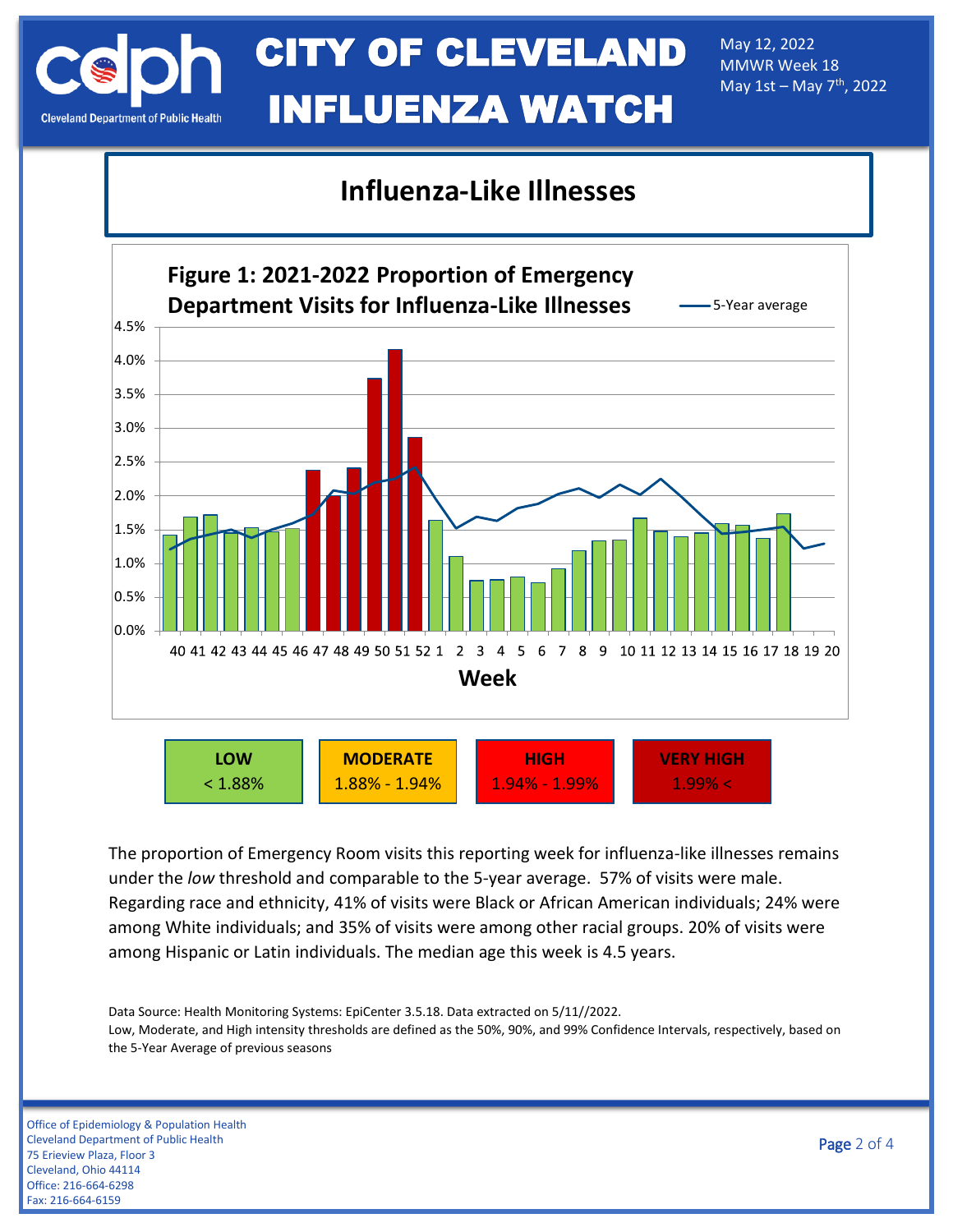May 12, 2022 MMWR Week 18 May  $1st -$ May  $7<sup>th</sup>$ , 2022

## **Influenza-associated Hospitalizations**

| <b>MMWR</b>         | <b>Hospitalizations</b> | 5-Year Average |
|---------------------|-------------------------|----------------|
| Week 5              | $\overline{2}$          | 23.6           |
| Week 6              | $\overline{3}$          | 29.4           |
| Week 7              | $\overline{2}$          | 30.0           |
| Week 8              | $\mathbf{1}$            | 29.2           |
| Week 9              | 0                       | 28.2           |
| Week 10             | $\overline{3}$          | 33.2           |
| Week 11             | 12                      | 31.8           |
| Week 12             | 12                      | 34             |
| Week 13             | 9                       | 34.8           |
| Week 14             | 12                      | 30.6           |
| Week 15             | 3                       | 17.4           |
| Week 16             | 9                       | 10.6           |
| Week 17             | 17                      | 5.4            |
| Week 18             | 15                      | 5.8            |
| <b>Season Total</b> | 136                     | 617.6          |

The number of hospitalizations for influenza this week is the 2<sup>nd</sup> highest that it has been all of this season, close to 2-fold higher than what has been observed over the past 5 years but still below the *low* threshold. Influenza A is the predominant strain, which was observed among all of cases this week. This week there were 15 influenza-associated hospitalizations which brings the season total to 136.

Data Source: Ohio Department of Health: Ohio Disease Reporting System. Data extracted on 5/12/2022. Data are preliminary and subject to change as more information is gained.

Low, Moderate, and High intensity thresholds are defined as the 50%, 90%, and 99% Confidence Intervals, respectively, based on the 5-Year Average of previous seasons.

Office of Epidemiology & Population Health Cleveland Department of Public Health 75 Erieview Plaza, Floor 3 Cleveland, Ohio 44114 Office: 216-664-6298 Fax: 216-664-6159